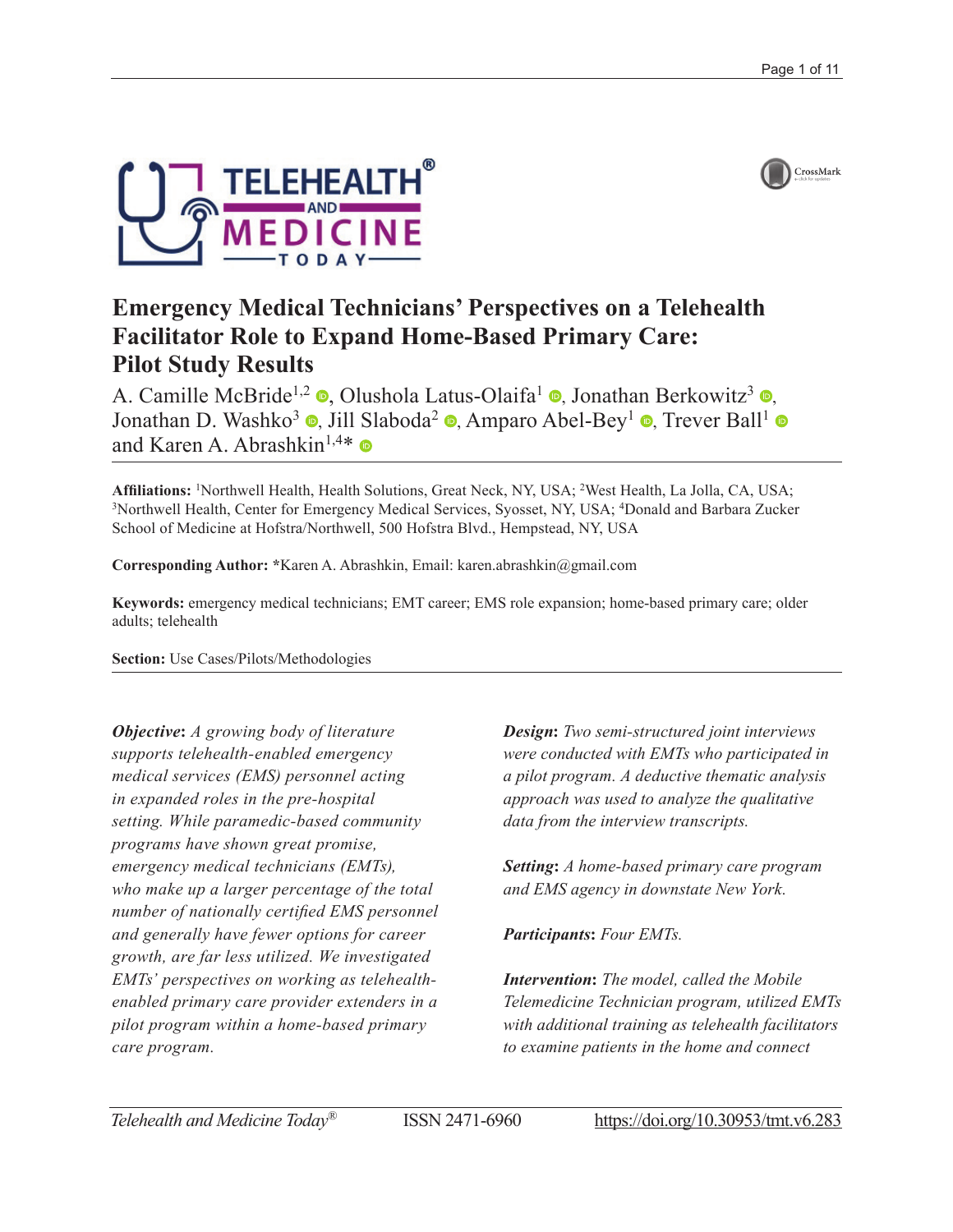*them with their centrally located primary care providers.*

*Main outcome measure***:** *Qualitative data from two joint interviews with EMT participants.*

*Results***:** *The EMTs' sentiments from the joint interviews were generally positive in regard to program structure, EMT responsibilities as physician extenders, and having an expanded role in the primary care practice. Three themes emerged from the joint interviews: (1) perceptions of the Mobile Telemedicine Technician model, (2) EMT career mobility, and (3) considerations for future iterations and similar programs.*

*Conclusions***:** *While the sample size was small, this preliminary study of EMTs' perceptions of an enhanced, telehealth-enabled role in homebased primary care supports its further study as an additional role for these EMS-trained personnel. Compared to traditional EMS work, this model provided a less physically demanding option that encouraged building clinical expertise and relationships with patients. The results also elucidated the desire for expanding models of this kind and opportunities to learn new concepts like palliative care medicine. Models such as the Mobile Telemedicine Technician program may serve to increase the home-based primary care program workforce while also offering additional career options for EMTs. However, regulatory changes will be necessary for the long-term sustainability of this and other innovative EMT-based models.*

In the United States, inefficiencies in care<br>delivery result in high costs to patients a<br>healthcare systems. The Institute of Med<br>(IOM) estimates that 30% of the US annual n the United States, inefficiencies in care delivery result in high costs to patients and healthcare systems. The Institute of Medicine healthcare budget is wasted on unnecessary services, inefficient delivery, excessive administrative costs, and prevention failures (1).

This is particularly salient for the frail, older adult population, which constitutes 4% of the Medicare beneficiary population, yet accounts for 44% of potentially preventable costs (2). This disproportionate cost share can be partly attributed to the difficulties experienced by older adults with advanced illness in accessing outpatient care services. Barriers to accessing appropriate levels of care can lead to high, unnecessary use of emergency medical services (EMS), and emergency departments (3). In the United States, EMS treat 5–10% of the US population but less than 3% of the calls involve life-threatening injury or illness (3). Although the number is hard to quantify, reports indicate that between 11 and 61% of Medicare transports are avoidable; patients could be safely treated in alternative settings like in-home or primary/ urgent care facilities (4–6).

Treating individuals in appropriate care settings can potentially improve patient experience and population health while reducing the per capita cost of health care and satisfying the Institute of Healthcare Improvement's Triple Aim (7). While community-based programs using paramedics have shown great promise, emergency medical technicians (EMTs), who make up the majority of the nationally certified EMS personnel (70.4% EMT and Advanced EMT compared to 26.5% paramedics), have been far less utilized (8–11). Compared to paramedics, EMTs have fewer training hours, a more limited scope of practice, fewer options for career advancement, and higher rates of turnover (12). Given the greater percentage of nationally certified EMTs and a scope of practice that includes physical exam, oxygen administration, and blood glucose monitoring, significant opportunities may exist to leverage this workforce in different settings to expand access to underserved communities at a lower cost than the more commonly used paramedic workforce.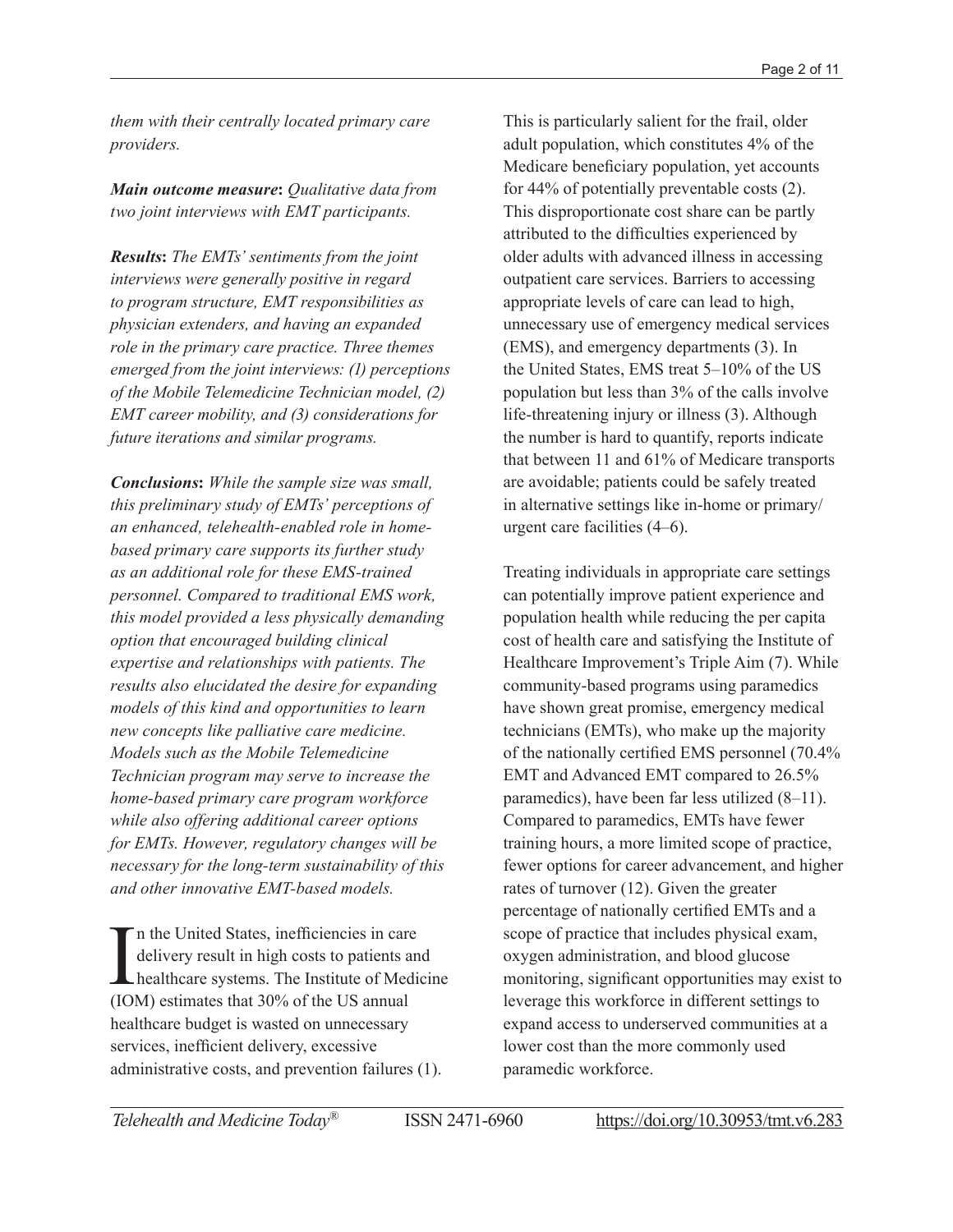Results of a telehealth care delivery model utilizing EMTs as primary care provider (PCP) extenders within Northwell Health's home-based primary care (HBPC) program were previously published. This model, called the Mobile Telemedicine Technician (MTT) program, used EMTs with additional training as telehealth facilitators to provide physical exams and environmental assessments in the home and to connect with the patients' centrally located PCP. Care delivered through this model maintained high patient, EMT, and provider satisfaction and showed potential to increase the number of patients the PCP was able to care for in the home (13).

Beyond satisfaction scores, there are few, if any, reports of EMTs' perspectives on operating in telehealth-based expanded and nontraditional roles. This investigation utilized a deductive thematic analysis of joint interviews with EMTs who participated in Northwell Health's MTT program as a case study to begin understanding the perspectives of EMTs working within a home-based model of care.

# **SETTING**

Northwell Health's HBPC program and EMS agency are part of a large integrated delivery network in downstate New York that includes 23 hospitals and over 750 ambulatory care sites, a certified home health agency and a hospice agency. The HBPC program serves homebound individuals with multiple chronic conditions in Queens and Long Island and serves approximately 2,000 unique individuals annually with an average age of 85; 71% have five to six activities of daily living dependencies.

The MTT program started in July 2019 as a pilot with one physician's patient panel of 200 enrolled patients in the HBPC program. The program used telehealth-enabled EMTs, working under the guidance of the patients' PCP, to address

nonemergent, acute changes in conditions. A detailed program description, EMT training details, and preliminary program results were published previously (13). EMTs were selected for this role as they are accustomed to working in a mobile environment with remote physician collaboration. Moreover, Northwell Health's community paramedicine program, a program utilizing paramedics for unscheduled urgent and emergent responses, has been a long-standing partner of the HBPC program, having deployed nearly 5,000 responses since 2013 (14–16).

The four EMTs selected for participation in the MTT program were male, with an average age of 39.75 years (range 33–51 years) and an average of 18.25 years of EMT experience (range 15–24 years). Within a year, they completed a combined total of over 300 visits in the MTT model. The EMTs used their personal vehicles to travel to each patient's home and, following an assessment and physical exam, connected with the patient's PCP via a Health Insurance Portability and Accountability Act of 1996 (HIPAA)-compliant tablet and software (American Well, Boston, MA) that was issued by the program to conduct the telehealth visit. Centrally located physicians also utilized a HIPAAcompliant computer with the same telehealth software as the EMTs. During the two-way facilitated telehealth visit, the PCP could interact with both the EMT and the patient and caregiver and could direct further evaluation and care plan changes as indicated by the patient's condition.

This project was evaluated by our institution's Institutional Review Board and deemed as quality improvement.

# **METHODS**

The EMTs' perceptions, impressions, and experience of the MTT program were assessed through semi-structured joint interviews. Two semi-structured interviews were conducted with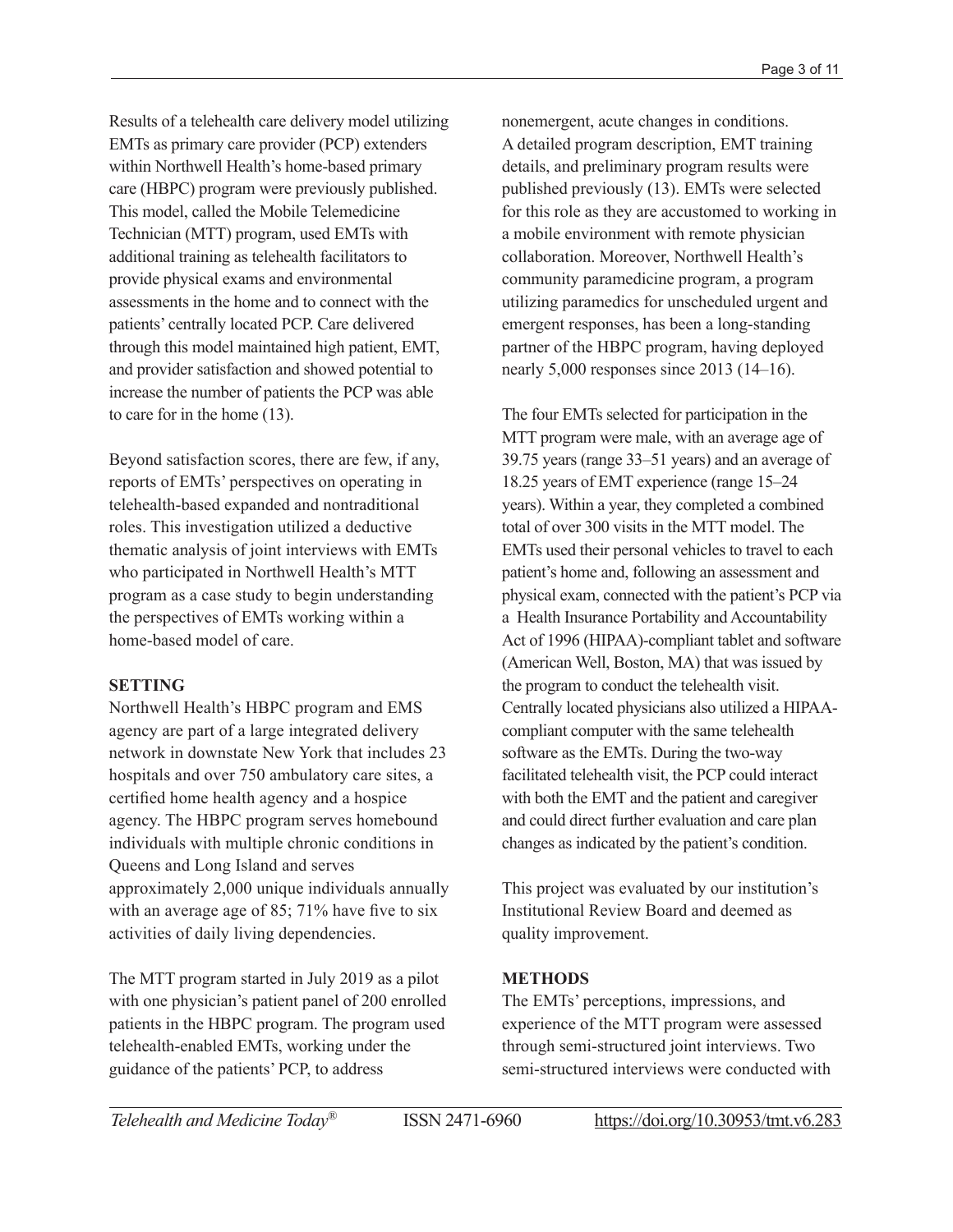two EMTs per interview  $(n = 4)$ . All EMTs who participated in the MTT program were included in these interviews (100% participation). The interview guide is included in Appendix A.

The joint interviews were each 1 to 1.5 h in length, consisted of the same set of open-ended questions, and were conducted in a private room. Questions focused on experience of participating in the MTT program, including advantages and disadvantages, ways to improve and expand, EMS career outlook, and potential career opportunities provided by the program. The conversations were recorded and professionally transcribed. The EMTs were compensated for their time and verbally consented to participate in the interview and to be recorded.

A deductive thematic analysis approach was used to analyze the joint interview transcripts. The research team developed codes based on the interview content and the transcripts were manually coded individually by three research team members. Discrepancies were discussed until the team members reached consensus. Finally, the codes were grouped into three high-level themes based on identified patterns in the codes (Table 1). MTT in the table refers to EMTs who completed the pilot program.

# **RESULTS**

The EMTs' sentiments from the joint interviews were in the majority positive regarding program structure, EMT responsibilities as physician extenders, and having an expanded role in HBPC. Three themes emerged from the joint interviews: (1) perceptions of the MTT model, (2) EMT career mobility, and (3) considerations for future iterations and similar programs.

# **Theme 1—Perceptions of the MTT model**

• Code(s): Patient engagement and building relationships

While participating EMT value helping people in their communities through their traditional EMS roles, they do not often get a chance to build relationships with patients. The MTT program provides an opportunity for relationship building because of the consistent schedule and additional time clinicians can spend with patients on HBPC assignments.

'[...] now you get to build a rapport with them because I've seen some of them several times. They call for you by name [...] and you get to build that relationship with that person.' (Participant 4)

'You get the sense to understand them better, you get to know when they're truly not themselves, and there is something more serious going on than your regular run-of-the-mill EMS response'. (Participant 2)

• Code(s): The benefits of consistency, consideration, and valued experiences

The EMTs appreciated the regularity and consistency in patient scheduling. They also appreciated the efficient commuting routes mapped out by administrative staff prior to the visits. Furthermore, the MTTs felt their clinical expertise was valued and relied upon by patients and providers.

'The doctors that we talk with value our opinion and our assessment, which is nice. It makes you feel like you're actually being part of a team'. (Participant 2)

'I love the patients and what we're learning. I think for me, it's given me a new appreciation for this population. One of the things that I've noticed is from an EMS standpoint, we engage older people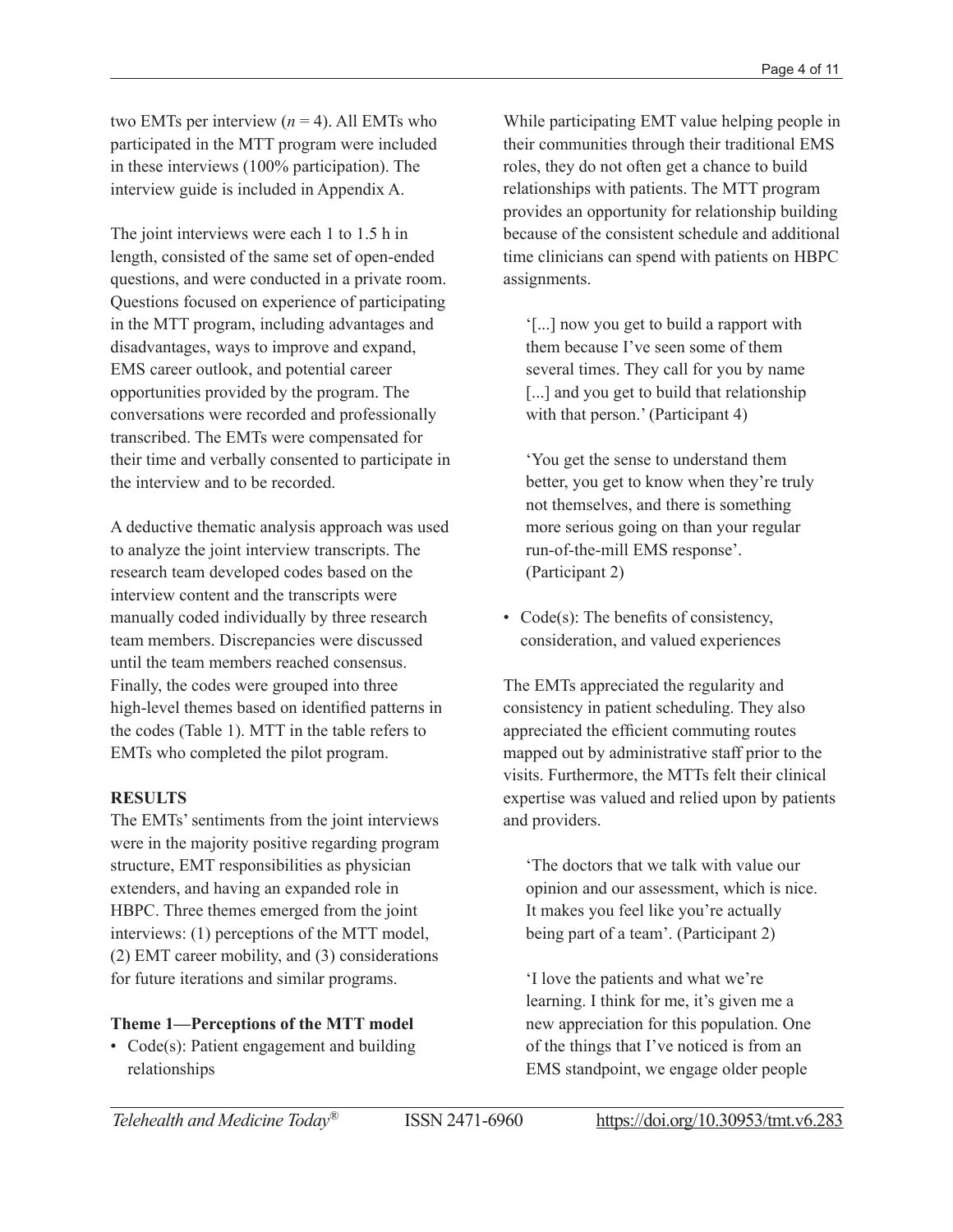#### *Table 1. Interview codebook*

| <b>Theme</b>                                        | Code                            | <b>Definition</b>                                                                                                                                                                                                                                                                                            |
|-----------------------------------------------------|---------------------------------|--------------------------------------------------------------------------------------------------------------------------------------------------------------------------------------------------------------------------------------------------------------------------------------------------------------|
| Perceptions                                         | <b>MTT</b> Benefits             | MTT refers to aspects of their current role as an MTT that are positive or                                                                                                                                                                                                                                   |
| of the MTT                                          |                                 | beneficial (e.g., helpful, better, greater, enjoyable).                                                                                                                                                                                                                                                      |
| model                                               | Patient<br>Engagement           | MTT refers to their clinical encounters with patients during an MTT<br>workday. This can be a general statement or a specific clinical encounter<br>(e.g., clinical skills, medical assessments, spending more time talking<br>with patients about their medical needs/concerns).                            |
|                                                     | Relationship<br><b>Building</b> | MTT refers to getting to know patients on a more personal level,<br>including anything that hints at personal relationships.                                                                                                                                                                                 |
|                                                     | Autonomy                        | MTT refers to their autonomy, independence, or lack thereof in their<br>current EMT or MTT positions.                                                                                                                                                                                                        |
|                                                     | Valued<br>Experience            | MTT explicitly refers to their experience of feeling valued within their<br>role of MTT or EMT. (Related commentary may include appreciation,<br>trust, usefulness, or respect.)                                                                                                                             |
|                                                     | Peer MTT<br>Sentiments          | MTT refers to their peers' thoughts, views, and/or assumptions about the<br>MTT pilot program.                                                                                                                                                                                                               |
| <b>EMT</b> Career<br>Mobility                       | Physical<br>Demands             | MTT expresses the physical demands of their role as an EMT or their role as<br>an MTT (e.g., commentary on specific physical ailments such as knee pain,<br>and/or general physical demands positive or negative within their roles).                                                                        |
|                                                     | <b>EMT</b> Career<br>Mobility   | MTT refers to the career options or job opportunities that are or have<br>been available to them as EMTs in the EMS agency, or any mention of a<br>lack of career options.                                                                                                                                   |
|                                                     | <b>EMT</b> Career<br>Outlook    | MTT references their personal career outlook. Their own interpretation of<br>their future as an EMT or of the EMS field in general. This can include the<br>opinion of their peers or assumptions based on their peers' experiences.                                                                         |
|                                                     | <b>EMT</b> Career<br>Challenges | MTT expressed challenges they personally face as EMTs and the<br>challenges their peers have expressed as well.                                                                                                                                                                                              |
|                                                     | Undervalued<br>Experience       | MTT explicitly refers to their experience of feeling undervalued within<br>their role of MTT or EMT. (Related commentary may include lack of<br>appreciation, trust, usefulness, or respect.)                                                                                                                |
| for Future<br>Iterations<br>and Similar<br>Programs | for Similar<br>Programs         | Considerations Considerations MTT expresses the characteristics and/or structural components<br>that other programs should consider incorporating (e.g., structural<br>components such as number of providers, MTTs, scheduling; or job<br>characteristics such as flexibility, transportation, work hours). |
|                                                     | <b>MTT</b><br>Scheduling        | MTT commentary on scheduling for their current MTT workday (e.g.,<br>scheduling structure, flexibility, satisfaction). May overlap with areas for<br>improvement.                                                                                                                                            |
|                                                     | Areas for<br>Improvement        | MTT expresses areas or ways in which the current MTT program or<br>model can be improved (e.g., types of visits, number of visits, business<br>hours, staffing, mode of transportation).                                                                                                                     |
|                                                     | Expansion                       | MTTs convey their desired expansion plan for the current House Calls<br>MTT program.                                                                                                                                                                                                                         |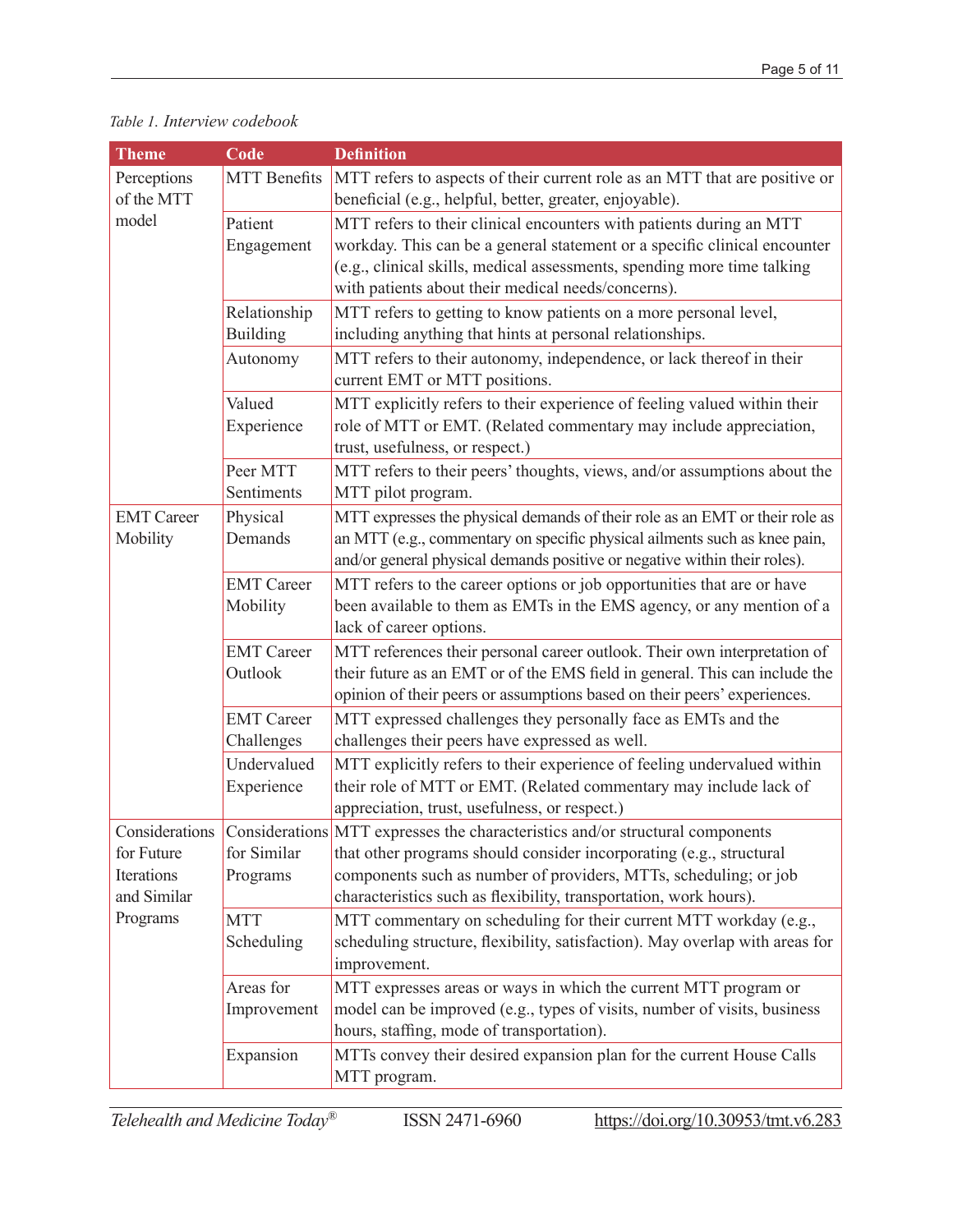and we take them to the hospital. Even if we feel that they should stay at home, our goal is always get them to the hospital [in the traditional EMS role]'. (Participant 3)

• Code(s): More autonomy and flexibility in their schedules

The EMTs mentioned that the nature of the MTT program afforded them more flexibility and control over their schedule compared to traditional EMS work.

'I definitely like the flexibility and the mobility of the program. It's my skillset used in a different way than I used it before, which is an interesting take on my experience, using what I've learned in my 15 years as an EMT and for a different purpose, which I think is one of the unique things about this program which I'm quite enjoying'. (Participant 1)

'I think the scheduling works great [...] it's usually five to six patients a day. It gives us enough time to actually sit down, really assess, assess the living conditions as well, making sure there's no issues that can be resolved right then and there'. (Participant 2)

# **Theme 2—EMT career mobility**

• Code(s): Limited EMT career outlook and mobility

The joint interviews illuminated the limited EMT career options for those who may not want or cannot afford to obtain paramedic licensure. According to the interviewed EMTs' experience, EMTs are not always compensated for years of experience with increased pay, benefits, or career progression. The EMTs felt the MTT program offered a new path for career progression.

'EMTs and paramedics were always thought of as a stepping stone. I prefer to think of an EMT as a career. As someone that's been doing it, I want this to be my career. However, you can't sustain working 60 hours a week'. (Participant 1)

'[...] they [EMTs] want to try different things, they want to expand their career. If the paramedic program is not financially available for them, this [MTT program] is another step for them to make not as much money, but a decent amount, but also to keep that clinical experience that makes them feel like a clinician'. (Participant 2)

'Well, I think as [a] future career option, yeah, it'd be great. And I think that you can train people for this. They can get their base exam, become a tech, and then move into this'. (Participant 3)

• Code(s): Physical demands and challenges of EMT career

The EMTs discussed the trend of leaving the industry prematurely due to the intense physicality of traditional EMS work and likelihood of sustaining permanent injuries. The EMTs expressed dedication to their EMS jobs and the desire to continue working as an EMT even though their bodies are taxed. The MTT program, as currently designed, does not require transporting or lifting patients. Therefore, it is a viable option for EMTs who are older or with sustained injuries to use the full scope of their expertise without the continued stress on their body.

'I see why a lot of my colleagues have done that, have transitioned into other fields. As you start to hit 35, 40 years old, you can't do it the way you did when you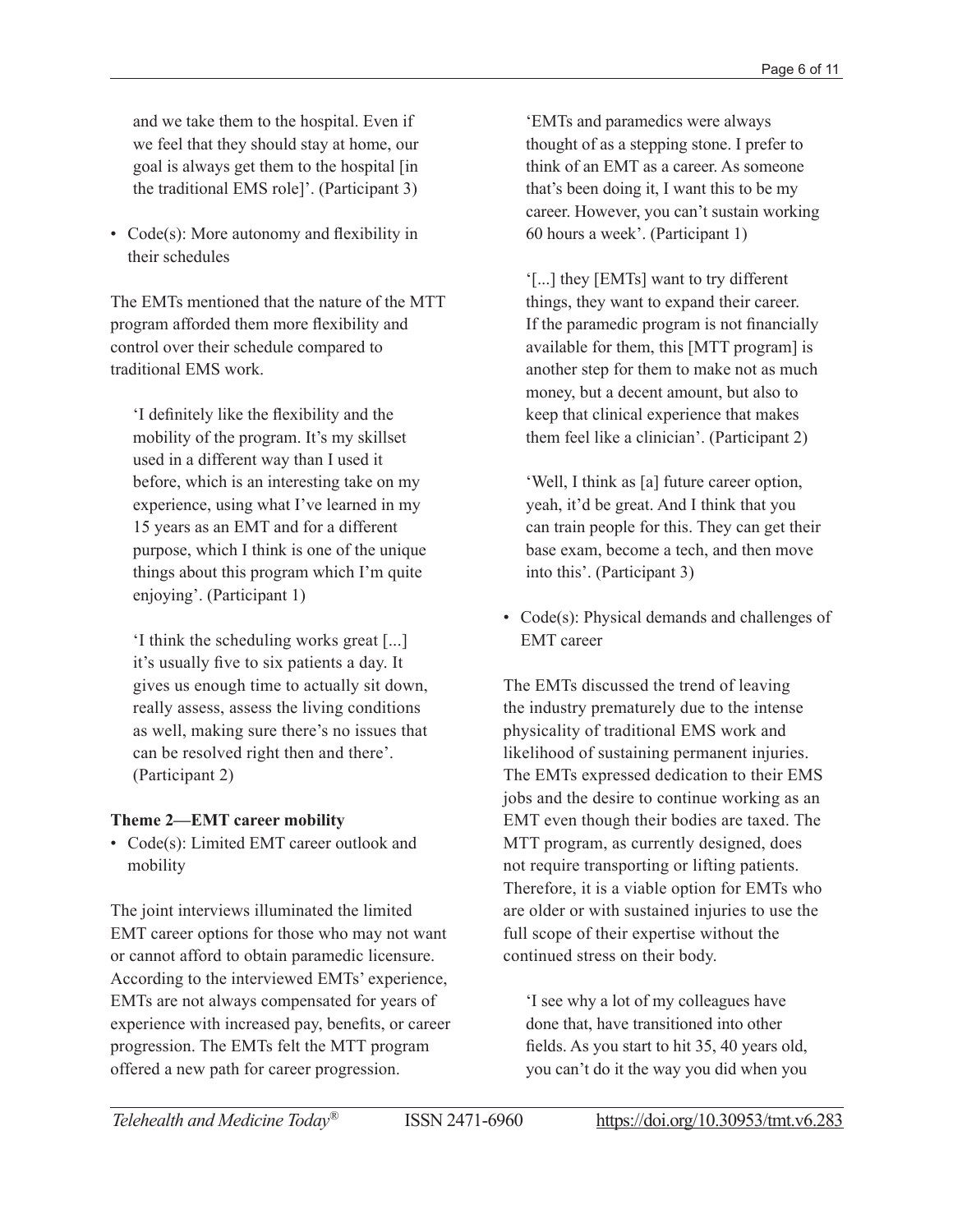were 20, which is just how your body works. I understand why other people leave this field... don't get me wrong, there are EMTs and paramedics that are doing this well into their 50s and 60s and great for them. But unfortunately, the majority of us don't make it past their mid-40s. Just can't do it'. (Participant 1)

'In an emergency situation, you're responding to a scene, you have to get there quickly but safely, you have to worry about other cars getting out, not getting hit. And then when you get there, you have patients that are hysterical, you have family members that are hysterical'. (Participant 2)

# **Theme 3 – Considerations for future iterations and similar programs**

• Code(s): Areas for improvement

The interviewed EMTs felt that using their personal vehicles deterred other EMTs from applying to the MTT position. Moreover, programs using EMTs should have the flexibility to coordinate EMS shifts with program scheduling. EMS shifts can often operate outside of primary care office hours, and many EMTs have multiple jobs.

'EMS is unfortunately a low-paying job where most providers are working two, three jobs at a time, whereas if you made this a job that is able to make a livable wage, they would be more flexible'. (Participant 2)

'You're going to want to attract more of the senior EMTs that are used to that kind of work schedule and used to that kind of lifestyle where they're only working three days a week. Three 13s or three 12-hour shifts'. (Participant 1)

### **DISCUSSION**

This pilot study of EMTs' perceptions of an enhanced, telehealth-enabled physician-extender role in HBPC demonstrated majority positive impressions of program participation and potential for additional opportunities for EMT career growth. Compared with traditional EMS work, this role provided a less physically demanding option for EMTs to continue practicing and building clinical skills and socially support homebound patients. The EMTs expressed having more autonomy in their work and appreciated the consistency and flexibility in scheduling, especially considering they, as many of their colleagues, hold multiple jobs. The results also elucidate the desire for expanding models of this kind and opportunities to learn new concepts like palliative care. Utilizing EMTs in innovative capacities could increase the HBPC workforce and help retain clinicians who might ordinarily age out prematurely or turn over due to the physical demands of traditional EMS work. Areas for improvement in future iterations of the model were mainly logistical and included dissatisfaction with the use of private vehicles as well as considerations for working fewer, longer shifts as is common in traditional EMS schedules.

To our knowledge, this is the first study to provide qualitative data on EMT perspectives on telehealth-enabled expanded roles for EMS personnel. Additional studies have evaluated EMTs equipped with telehealth to provide care to patients with nonurgent conditions as well as in emergency situations, mainly stroke and acute cardiovascular care (17–19). The impact of telehealth-equipped paramedics in a community paramedicine program on hospital transport rates in a home-based primary care program has additionally been reported (16). Overall, novel roles for telehealth-enabled EMS personnel show great promise from a system standpoint, but whether these roles attract additional individuals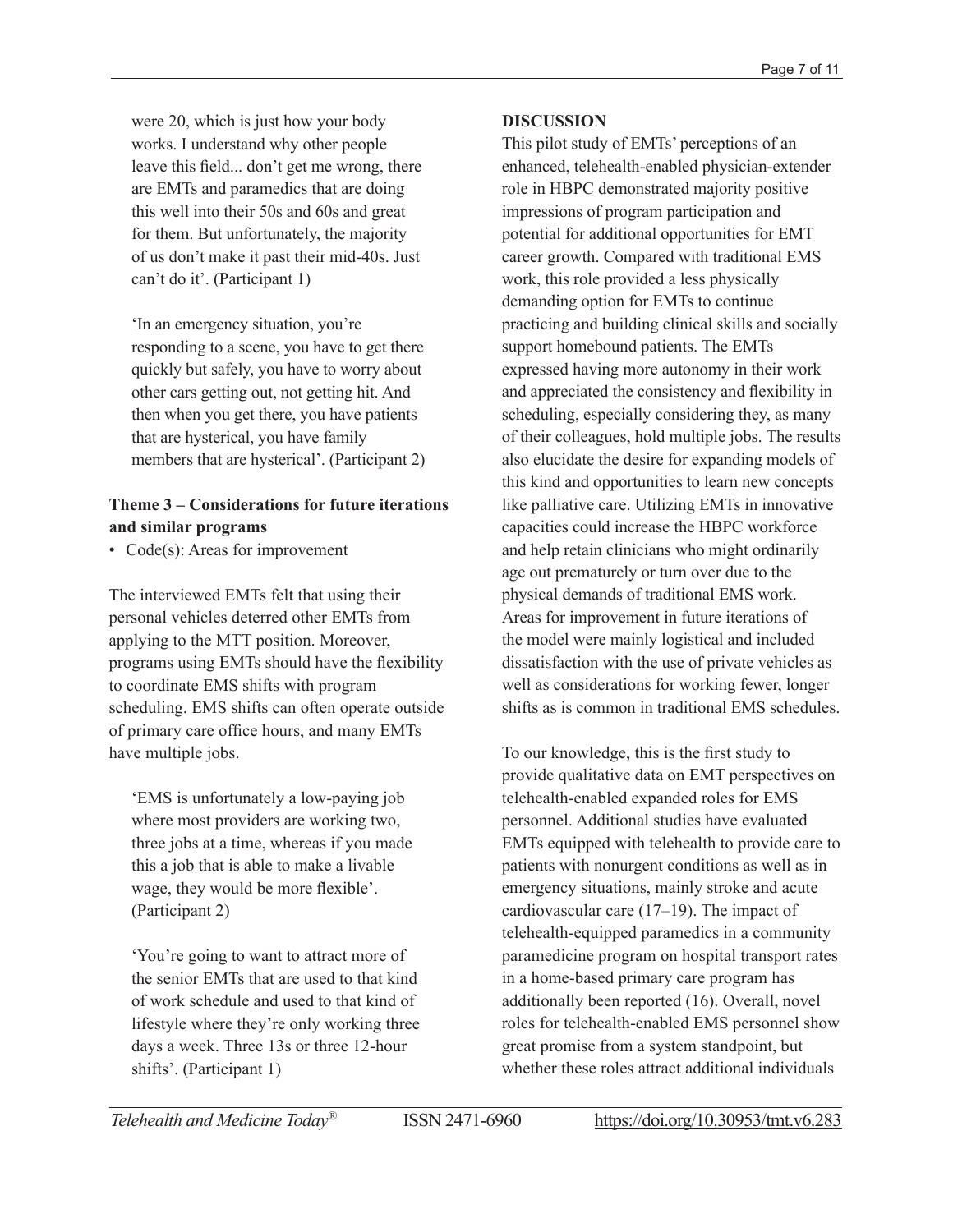to the EMS field or retain a workforce at high risk of turnover has yet to be seen and further study is warranted.

This study is limited mainly by the small sample size of participating EMTs. Small pilot programs may allow participants to work in different conditions than they would experience in larger programs, and this may have an impact on their perception of the experience and their role in the program. Future studies should evaluate larger sample sizes of EMTs working in expanded, telehealth-enabled roles. Furthermore, while this pilot program previously reported on additional preliminary results, it was not powered to fully evaluate the medical, financial, and patient satisfaction impacts of adding EMTs as part of the care team. If a program cannot perform in these realms, the perception or interest of EMTs as participants will be moot.

For EMTs to participate as care team members in HBPC and other nontraditional, communitybased roles, significant regulatory changes will be needed for financial sustainability. Presently, EMSs are only financially covered by insurance when a patient is transported to the emergency room (20). When an individual remains home, there is no funding available to sustain the EMS agency. Moreover, home-visit codes that are billed by HBPC providers are not available to EMS personnel. Novel programs, such as the Centers for Medicare & Medicaid Services' Emergency Triage, Treat and Transport (ET3), have recently launched and are evaluating the potential for payment to sustain treatment at alternative loci of care outside of the emergency room (21). Regulatory and financial changes that may result from the study of this program, as well as additional smaller programs evaluating community-based care models, will be critical in expanding the role of EMTs and EMS personnel in nontransport, community-based care.

# **CONCLUSION**

We studied the perspectives of telehealth-enabled EMTs acting in a PCP extender role within a HBPC program. The program was implemented to meet the growing demand for in-home primary care services in the older adult population. This analysis found the model was viewed favorably by participating EMTs who found professional satisfaction in working with patients in the home and viewed this model as a potential new career option. In a profession with limited opportunities for growth as well as high rates of turnover due to physical demands, models such as these could serve to retain EMTs in the health professions field beyond their typical career trajectory. Additional study is warranted to elucidate EMT perspectives on new models of care and on the capacity of such programs to meet the needs of both patient care and the retention of EMS personnel in the medical field. These types of models, however, have limited capacity to expand under current reimbursement structures that only allow for payment to EMS agencies for hospital transport. Continued and permanent regulatory changes will be necessary for longterm sustainability of this and other innovative EMT-based models.

# **Conflict of interest and funding**

The authors have no conflicts of interest to disclose with the exception of J. Washko who provides consulting relating to emergency medical services. Funding for this study was provided by a grant from the Gary and Mary West Health Institute

# **Contributors' contributions**

Abrashkin, Slaboda, Berkowitz, and Washko: program concept, study design, and manuscript drafting; McBride, Latus-Olaifa, Abel-Bey; and Ball: critical revisions; Latus-Olaifa and McBride: manuscript drafting, data synthesis, and interpretation.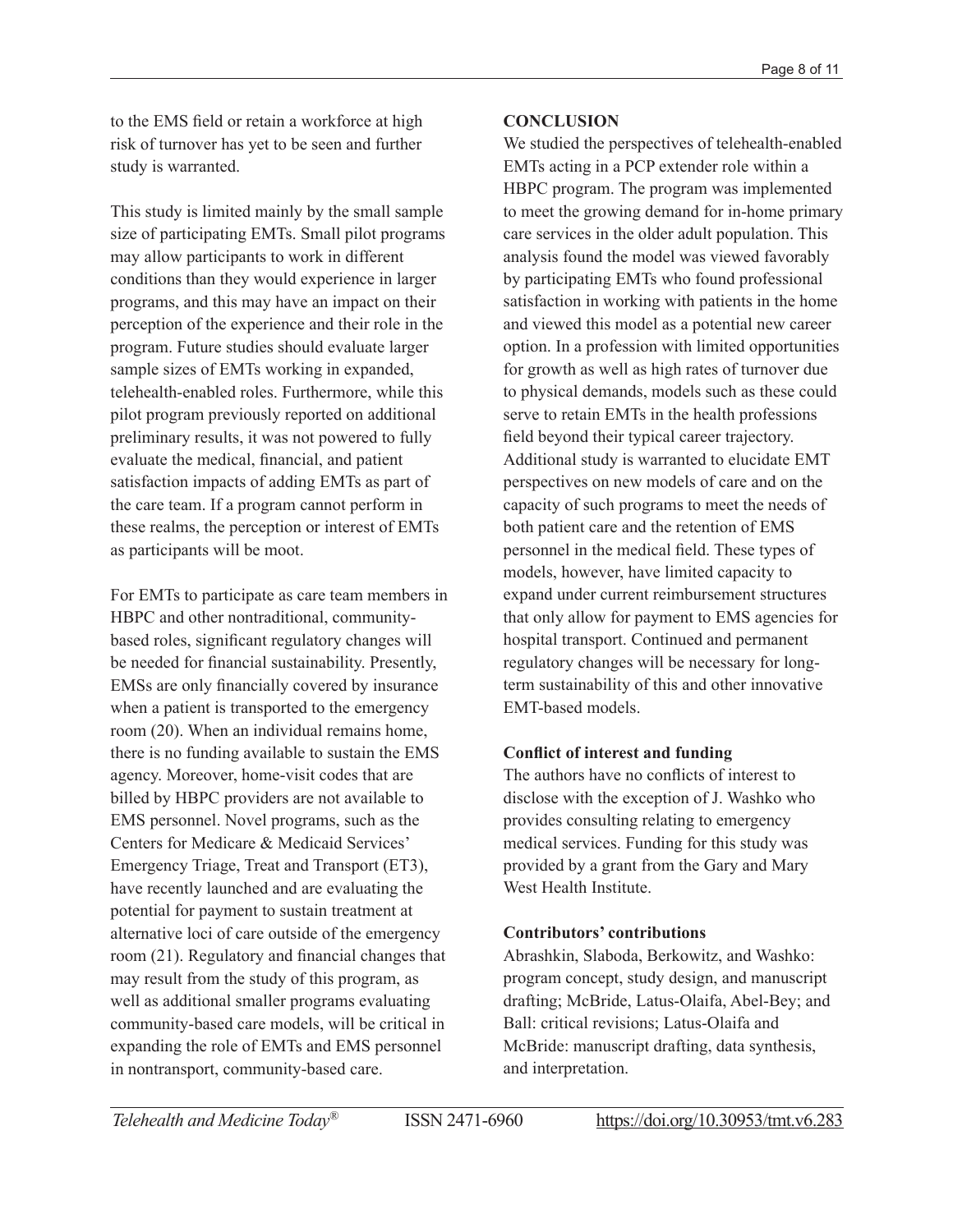## **References**

- 1. Hagland M. IOM report: 'the path to continuously learning healthcare in America'. Healthc Inform 2012; 29(9): 30–3. PMID: 23193684
- 2. Figueroa JF, Maddox KE, Beaulieu N, Wild RC, Jha AK. Concentration of potentially preventable spending among high-cost Medicare subpopulations. Ann Intern Med 2017; 167(10): 706–13. [https://](https://doi.org/10.7326/m17-0767) [doi.org/10.7326/m17-0767](https://doi.org/10.7326/m17-0767)
- 3. Beck E, Beeson J, Bourn S, Goodloe J, Moy HP, Meyers B, et al. Mobile integrated healthcare practice: a healthcare delivery strategy to improve access, outcomes, and value. 2012. Available from: [http://](http://www.ramseyfoundation.org/wp-content/uploads/2014/02/Modern-Healthcare-supplement-MIHP-2013-3.pdf) [www.ramseyfoundation.org/wp-content/](http://www.ramseyfoundation.org/wp-content/uploads/2014/02/Modern-Healthcare-supplement-MIHP-2013-3.pdf) [uploads/2014/02/Modern-Healthcare](http://www.ramseyfoundation.org/wp-content/uploads/2014/02/Modern-Healthcare-supplement-MIHP-2013-3.pdf)[supplement-MIHP-2013-3.pdf](http://www.ramseyfoundation.org/wp-content/uploads/2014/02/Modern-Healthcare-supplement-MIHP-2013-3.pdf) [cited 24 July 2020].
- 4. Alpert A, Morganti KG, Margolis GS, Wasserman J, Kellermann AL. Giving EMS flexibility in transporting low-acuity patients could generate substantial Medicare savings. Health Affairs 2013; 32(12): 2142–8. [https://](https://doi.org/10.1377/hlthaff.2013.0741) [doi.org/10.1377/hlthaff.2013.0741](https://doi.org/10.1377/hlthaff.2013.0741)
- 5. Millin MG, Brown LH, Schwartz B. EMS provider determinations of necessity for transport and reimbursement for EMS response, medical care, and transport: combined resource document for the National Association of EMS Physicians position statements. Prehosp Emerg Care 2011; 15(4): 562–9. [https://doi.org/10.3109/](https://doi.org/10.3109/10903127.2011.598625) [10903127.2011.598625](https://doi.org/10.3109/10903127.2011.598625)
- 6. Department of Health and Human Services, Office of Inspector General. Medicare payments for ambulance transports. 2006. Available from: [https://](https://oig.hhs.gov/oei/reports/oei-05-02-00590.pdf) [oig.hhs.gov/oei/reports/oei-05-02-00590.](https://oig.hhs.gov/oei/reports/oei-05-02-00590.pdf) [pdf](https://oig.hhs.gov/oei/reports/oei-05-02-00590.pdf) [cited 24 July 24 2020].
- 7. The IHI Triple Aim Initiative. Institute for healthcare improvement, Available from: [http://www.ihi.org/Engage/Initiatives/](http://www.ihi.org/Engage/Initiatives/TripleAim/Pages/default.aspx) [TripleAim/Pages/default.aspx](http://www.ihi.org/Engage/Initiatives/TripleAim/Pages/default.aspx) [cited 8 September 2020].
- 8. Carter AJE, Arab M, Harrison M, Goldstein J, Stewart B, Lecours M, et al. Paramedics

providing palliative care at home: a mixedmethods exploration of patient and family satisfaction and paramedic comfort and confidence. CJEM. 2019; 21(4): 513–22. [https://doi.org/10.1017/cem.2018.497.](https://doi.org/10.1017/cem.2018.497) PMID: 30739628.

- 9. Snooks HA, Anthony R, Chatters R, Dale J, Fothergill RT, Gaze S, et al. Paramedic assessment of older adults after falls, including community care referral pathway: cluster randomized trial. Ann Emerg Med 2017; 70(4): 495–505.e28. [https://doi.](https://doi.org/10.1016/j.annemergmed.2017.01.006) [org/10.1016/j.annemergmed.2017.01.006](https://doi.org/10.1016/j.annemergmed.2017.01.006). PMID: 28302422.
- 10. Bigham BL, Kennedy SM, Drennan I, Morrison LJ. Expanding paramedic scope of practice in the community: a systematic review of the literature. Prehosp Emerg Care. 2013; 17(3): 361–72. [https://doi.org](https://doi.org/10.3109/10903127.2013.792890) [/10.3109/10903127.2013.792890.](https://doi.org/10.3109/10903127.2013.792890) PMID: 23734989.
- 11. The National Registry Data Dashboard. The National Registry of Emergency Medical Technicians. Available from: [https://www.nremt.org/rwd/public/data/](https://www.nremt.org/rwd/public/data/maps) [maps](https://www.nremt.org/rwd/public/data/maps) [cited 24 July 2020].
- 12. Avesta System, American Ambulance Association. AAA/Avesta 2019 Ambulance Industry Employee Turnover Study. 2019. Available from: [https://ambulance.org/](https://ambulance.org/wp-content/uploads/2019/07/AAA-Avesta-2019-EMS-Employee-Turnover-Study-Final.pdf) [wp-content/uploads/2019/07/AAA-Avesta-](https://ambulance.org/wp-content/uploads/2019/07/AAA-Avesta-2019-EMS-Employee-Turnover-Study-Final.pdf)[2019-EMS-Employee-Turnover-Study-](https://ambulance.org/wp-content/uploads/2019/07/AAA-Avesta-2019-EMS-Employee-Turnover-Study-Final.pdf)[Final.pdf](https://ambulance.org/wp-content/uploads/2019/07/AAA-Avesta-2019-EMS-Employee-Turnover-Study-Final.pdf) [cited 24 July 2020].
- 13. Abrashkin KA, McBride AC, Slaboda, JC, Kurliand, M, Abel-Bey A, Turkistani A, et al. Emergency medical technicianfacilitated telehealth visits: a ew model to expand home-based primary care for homebound seniors. Telehealth Med Today 2020; 5(3). [https://doi.org/10.30953/tmt.](https://doi.org/10.30953/tmt.v5.180) [v5.180](https://doi.org/10.30953/tmt.v5.180)
- 14. Abrashkin KA, Washko J, Zhang J, Poku A, Kim H, Smith KL. Providing acute care at home: community paramedics enhance an advanced illness management programpreliminary data. J Am Geriatr Soc 2016; 64(12): 2572–6. [https://doi.org/10.1111/](https://doi.org/10.1111/jgs.14484) [jgs.14484.](https://doi.org/10.1111/jgs.14484) PMID: 27575363.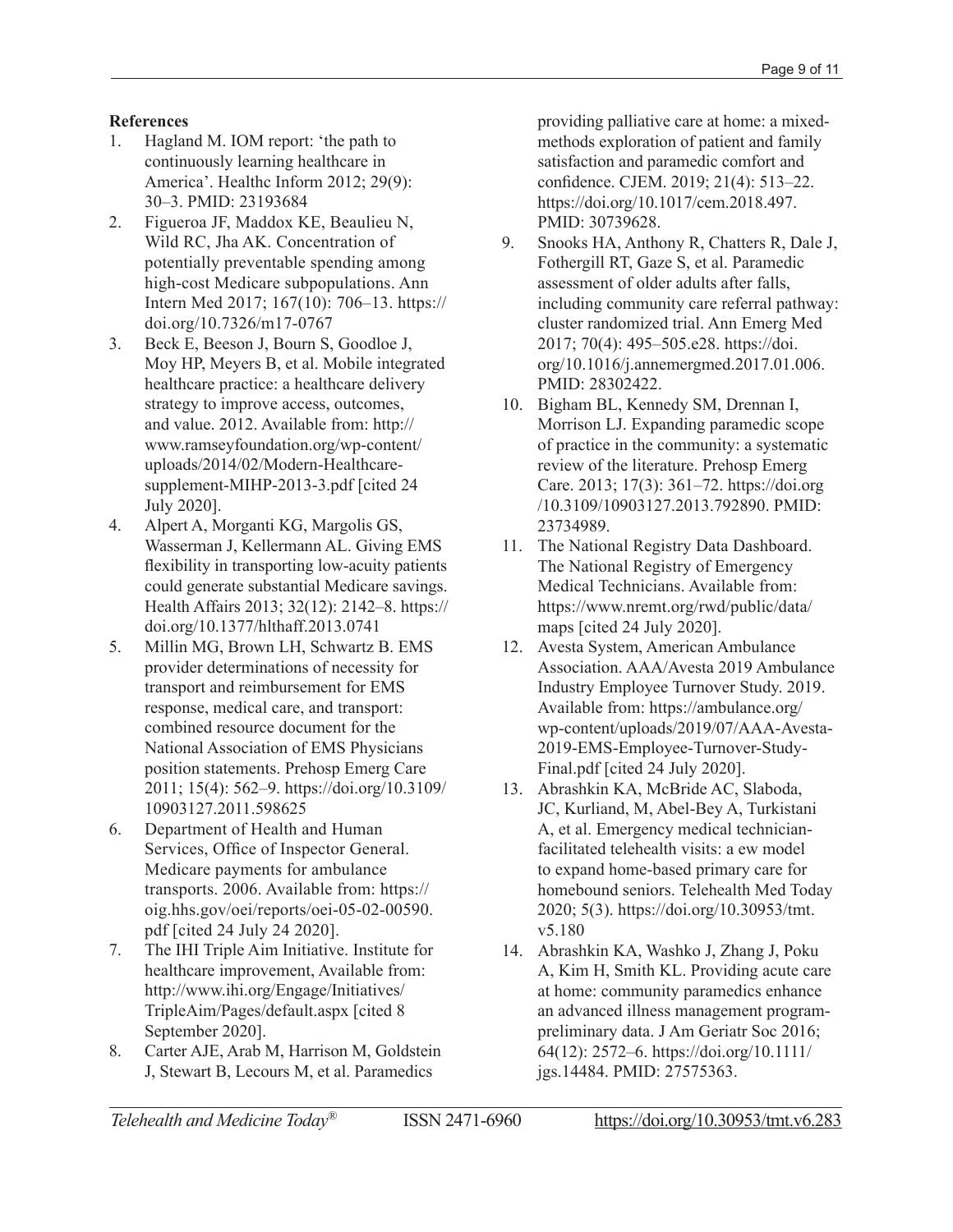- 15. Abrashkin KA, Poku A, Ramjit A, Washko J, Zhang J, Guttenberg M, et al. Community paramedics treat high acuity conditions in the home: a prospective observational study. BMJ Support Palliat Care 2019. [https://](https://doi.org/10.1136/bmjspcare-2018-001746) [doi.org/10.1136/bmjspcare-2018-001746](https://doi.org/10.1136/bmjspcare-2018-001746). PMID: 30948443.
- 16. Abrashkin KA, Washko JD, Li T, Berkowitz J, Poku A, Zhang J, et al. Video or telephone? A natural experiment on the added value of video communication in community paramedic responses. Ann Emerg Med 2021; 77(1): 103–9. [https://doi.](https://doi.org/10.1016/j.annemergmed.2020.04.026) [org/10.1016/j.annemergmed.2020.04.026.](https://doi.org/10.1016/j.annemergmed.2020.04.026) PMID: 32534834.
- 17. Langabeer JR 2nd, Gonzalez M, Alqusairi D, et al. Telehealth-enabled emergency medical services program reduces ambulance transport to urban emergency departments. West J Emerg Med. 2016; 17(6): 713–20. [https://doi.](https://doi.org/10.5811/westjem.2016.8.30660) [org/10.5811/westjem.2016.8.30660.](https://doi.org/10.5811/westjem.2016.8.30660)
- 18. Kim Y, Groombridge C, Romero L, Clare S, Fitzgerald MC. Decision support capabilities of telemedicine in emergency prehospital care: systematic review. J Med Internet Res. 2020; 22(12): e18959. [https://](https://doi.org/10.2196/18959) [doi.org/10.2196/18959](https://doi.org/10.2196/18959)
- 19. Amadi-Obi A, Gilligan P, Owens N, O'Donnell C. Telemedicine in pre-hospital care: a review of telemedicine applications in the pre-hospital environment. Int J Emerg Med 2014; 7: 29. [https://doi.org/10.1186/](https://doi.org/10.1186/s12245-014-0029-0) [s12245-014-0029-0](https://doi.org/10.1186/s12245-014-0029-0)
- 20. Medicare Benefit Policy Manual. Available from: [https://www.cms.gov/](https://www.cms.gov/Regulations-and-Guidance/Guidance/Manuals/downloads/bp102c10.pdf) [Regulations-and-Guidance/Guidance/](https://www.cms.gov/Regulations-and-Guidance/Guidance/Manuals/downloads/bp102c10.pdf) [Manuals/downloads/bp102c10.pdf](https://www.cms.gov/Regulations-and-Guidance/Guidance/Manuals/downloads/bp102c10.pdf) [cited 30 October 2021].
- 21. Emergency Triage, Treat, and Transport (ET3) Model. Available from: [https://](https://innovation.cms.gov/innovation-models/et3) [innovation.cms.gov/innovation-models/et3](https://innovation.cms.gov/innovation-models/et3) [cited 30 October 2021].

**Copyright Ownership:** This is an open access article distributed in accordance with the Creative Commons Attribution Non Commercial (CC BY-NC 4.0) license, which permits others to distribute, adapt, enhance this work non-commercially, and license their derivative works on different terms, provided the original work is properly cited and the use is noncommercial. See: [http://creativecommons.](http://creativecommons.org/licenses/by-nc/4.0) [org/licenses/by-nc/4.0.](http://creativecommons.org/licenses/by-nc/4.0)